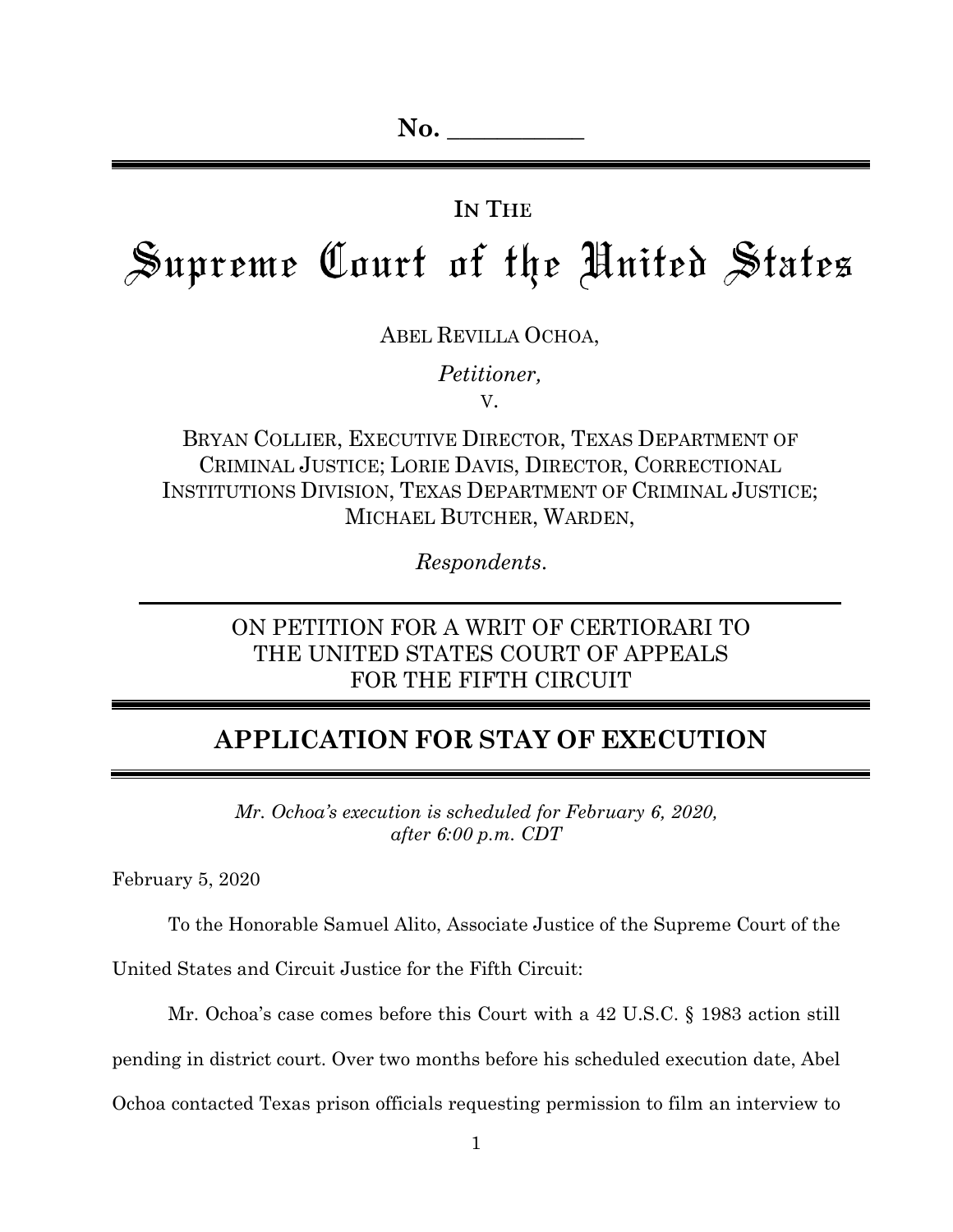submit as part of his request for clemency.  $(R.10-11)$  $(R.10-11)$  $(R.10-11)$ .<sup>1</sup> Because the prison routinely grants requests from members of the media to film Texas death row inmates, he had no reason to believe his request would be denied. (R.12–15). Yet, Texas prison officials refused to allow Mr. Ochoa to make his final plea for life in a filmed clemency interview unless he first secured a court order. Mr. Ochoa sued under 42 U.S.C. § 1983, alleging that the prison's policies and practices interfered with his clemency process in violation of his constitutional and statutory rights. (R.5–22). To remedy these violations, Mr. Ochoa requested declaratory and injunctive relief, and a court order to permit the filming. (R.21).

Mr. Ochoa has not received complete relief on these claims and an active case or controversy exists. A stay here is justified to allow the litigation of two questions of national importance, as outlined in Mr. Ochoa's simultaneously filed petition for writ of certiorari. These questions ask this Court to resolve whether state actors can evade judicial review of unconstitutional policies or practices that impact condemned individuals nearing their execution date and whether the State's intentional interference in the clemency process can violate an individual's due process rights.

Mr. Ochoa's handling of this suit exemplifies a model of diligent litigation. He quickly moved to remedy the issue and the Respondents had multiple opportunities to resolve the instant action with no stay of execution—yet they refused to take the opportunities. While this Court may punish dilatory litigants by denying a stay of execution, it should not punish diligent litigants, such as Mr. Ochoa, who have a

<span id="page-1-0"></span><sup>&</sup>lt;sup>1</sup> "R." refers to the electronic record on appeal in this case from the United States Court of Appeals for the Fifth Circuit. "App." refers to the Appendix submitted with the petition for writ of certiorari.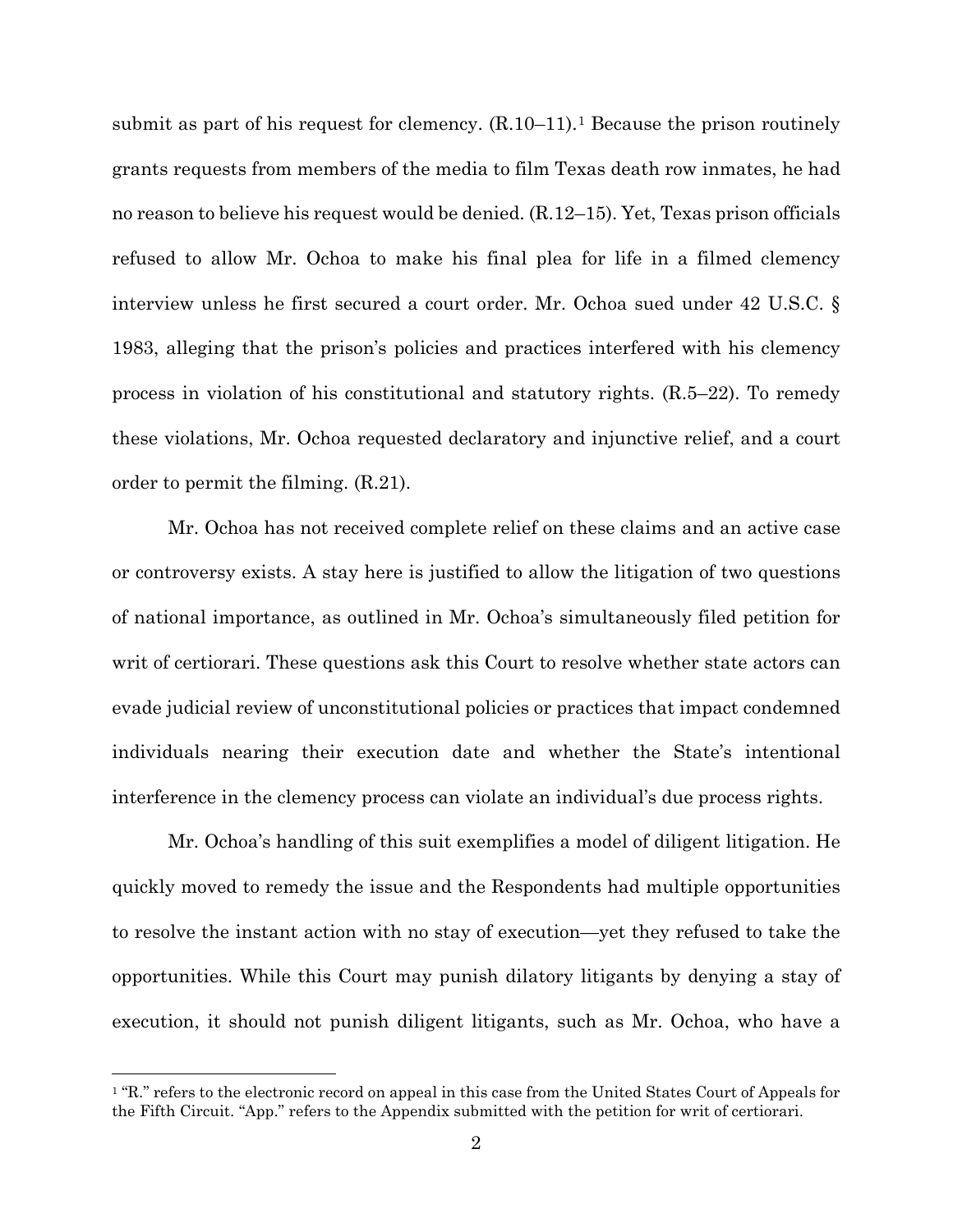strong likelihood of success on their underlying claims. Mr. Ochoa has gone above and beyond to remedy this suit before the scheduled execution date of February 6, 2020, and it is Respondents' actions, not Mr. Ochoa's, that necessitate a stay of execution.

### **BACKGROUND**

Mr. Ochoa began trying to film his clemency video approximately November 20, 2019—well over two months before his scheduled execution. (R.15). Due to the routine and frequent approval for media members to film Texas death row inmates, he had no reason to believe that his request would be denied. (R.12–15). He contacted both the TDCJ's Public Information Office *and* the Warden's Office at the death row unit to inquire about the appropriate procedure to secure the filmed interview for his clemency petition—both pointed to the other as the proper channel due to their apparent confusion over their own policies.[2](#page-2-0)

Three weeks after Mr. Ochoa initially inquired, Respondents finally denied his request to film. (R.18–19). This interference with the clemency process constituted an injury in fact. TDCJ staff then refused to provide Mr. Ochoa with written confirmation of the denial and informed him there was no process to appeal the decision, which Mr. Ochoa reasonably relied upon. (R.19); *see Davis v. Fernandez*, 798 F.3d 290, 295 (5th Cir. 2015) ("Grievance procedures *are* unavailable to an inmate if the correctional facility's staff misled the inmate as to the existence or rules of the

<span id="page-2-0"></span> <sup>2</sup> Director of Communications, Jeremy Desel, instructed counsel to pursue the request through the Warden's Office. (R.16). Yet, Warden Michael Butcher informed Mr. Ochoa in writing that the proper channel was through Mr. Desel's office. (R.215).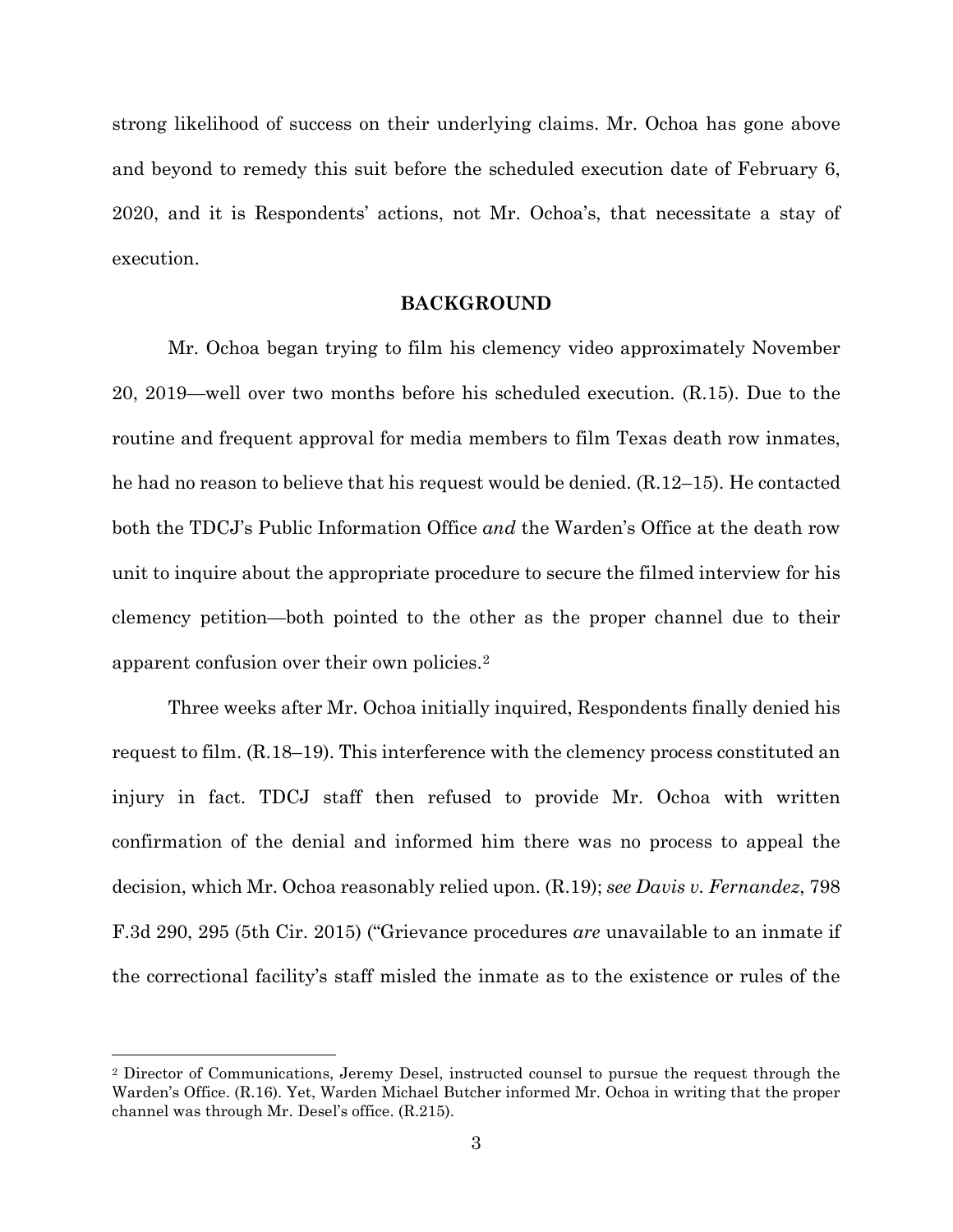grievance process so as to cause the inmate to fail to exhaust such process.") (emphasis in original); *see also Dillon v. Rogers,* 596 F.3d 260, 268 (5th Cir. 2010) ("[P]rison officials' statements concerning administrative remedies can render such remedies unavailable.").

On December 23, 2019—within seven business days of the denial, and approximately six weeks before his scheduled execution—Mr. Ochoa filed this suit under 42 U.S.C. § 1983. (R.5–22). On January 7, 2020, the district court held a telephonic conference regarding the suit. Despite the district court giving Respondents the opportunity to explain their objection to Mr. Ochoa's legal team filming him for clemency, Respondents could not offer any basis for the objection. (R.245). The district court then signaled that it intended to order Respondents to allow the filming if the parties did not reach an agreed resolution on allowing the videographer to bring camera equipment into the prison. (R.253–54). Apparently the Respondents found this amusing; the district court noted that they were "over there laughing like that's some impossibility to come up with an agreed order." (R.252). The district court was less amused and made it clear that it intended on entering an order to permit filming unless an agreement was reached. (R.253).

On Thursday, January 9, the parties informed the district court through a Joint Advisory they had reached an agreement on the videographer but continued to negotiate complete relief in the case. (R.63–64). The following Monday, January 13, Mr. Ochoa sent Respondents a proposed settlement agreement, requesting that Respondents amend their policies and practices, or issue a directive clarifying such,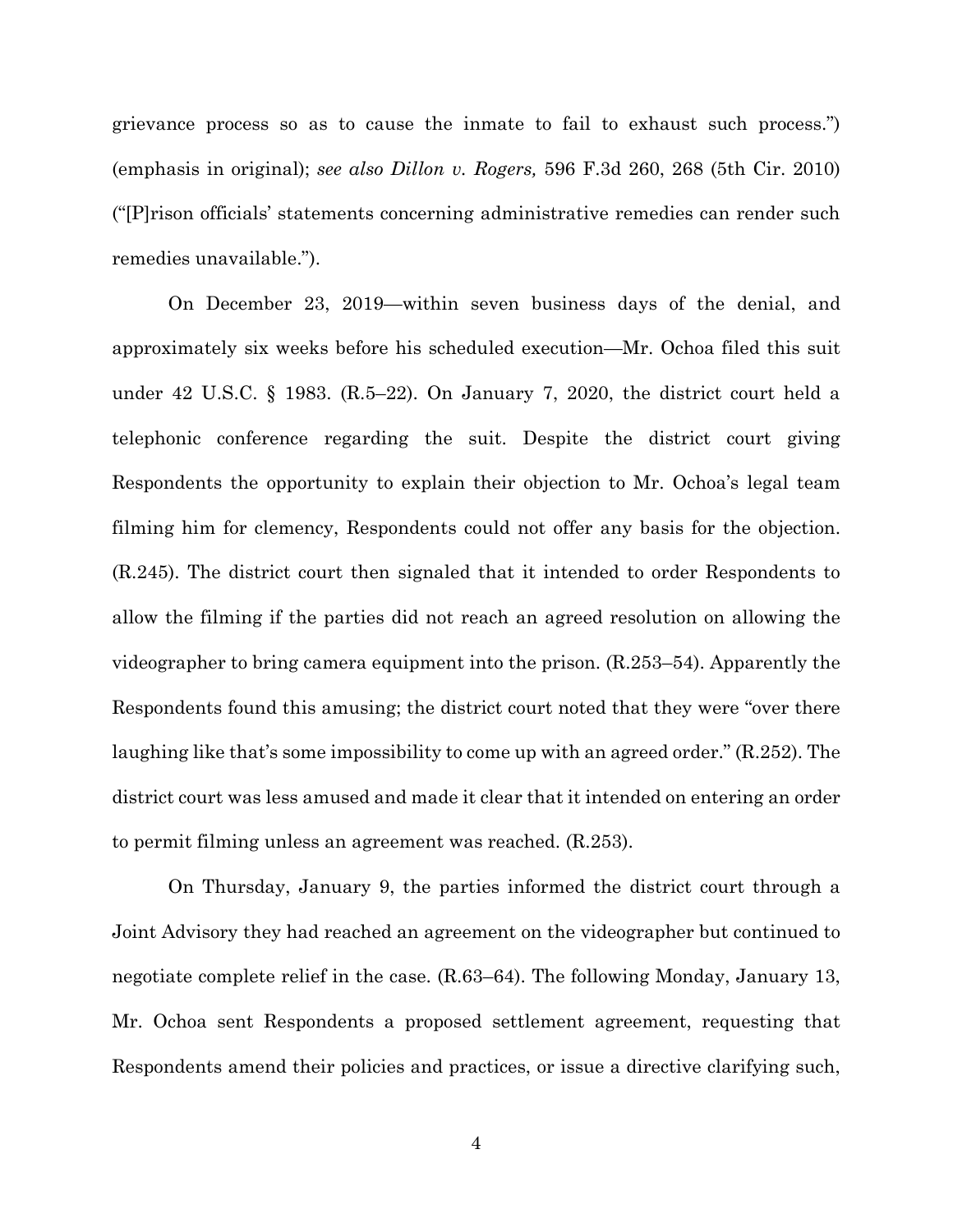to avoid this issue in the future. (R.134–35). On January 15, Respondents rejected the proposal in its entirety. (R.135). The following day, Mr. Ochoa asked whether Respondents intended to offer any counterproposals to resolve the suit. Respondents did not respond, and the following day filed a 30-page Motion to Dismiss the lawsuit. (R.76–108). Minutes after filing the Motion to Dismiss, Respondents informed Mr. Ochoa they would be offering no counterproposals. (R.135).

Had Respondents taken reasonable steps throughout this process, a stay would not be necessary. Instead, they have refused to engage in attempts to resolve the issues related to their unlawful policies and practices, and now accuse Mr. Ochoa of dilatory tactics intended to delay his execution. Their argument is wholly unsupported by the facts. It is the actions of Respondents—not of Mr. Ochoa—that necessitate a stay of execution.

Mr. Ochoa sought a stay of execution from both the district court and United States Court of Appeals for the Fifth Circuit regarding his pending § 1983 action. Both courts denied his request. (App.A; App.B).

#### **JUSTIFICATIONS FOR STAY**

28 U.S.C. § 2251(a)(1) provides that "[a] justice or judge of the United States before whom a habeas corpus proceeding is pending, may, . . . pending appeal, stay any proceeding against the person detained in any State court or by or under the authority of any State for any matter involved in the habeas corpus proceeding." This Court should exercise its equitable powers here to stay Mr. Ochoa's execution and allow his pending § 1983 action to proceed. *See Bucklew v. Precythe*, 138 S. Ct. 1323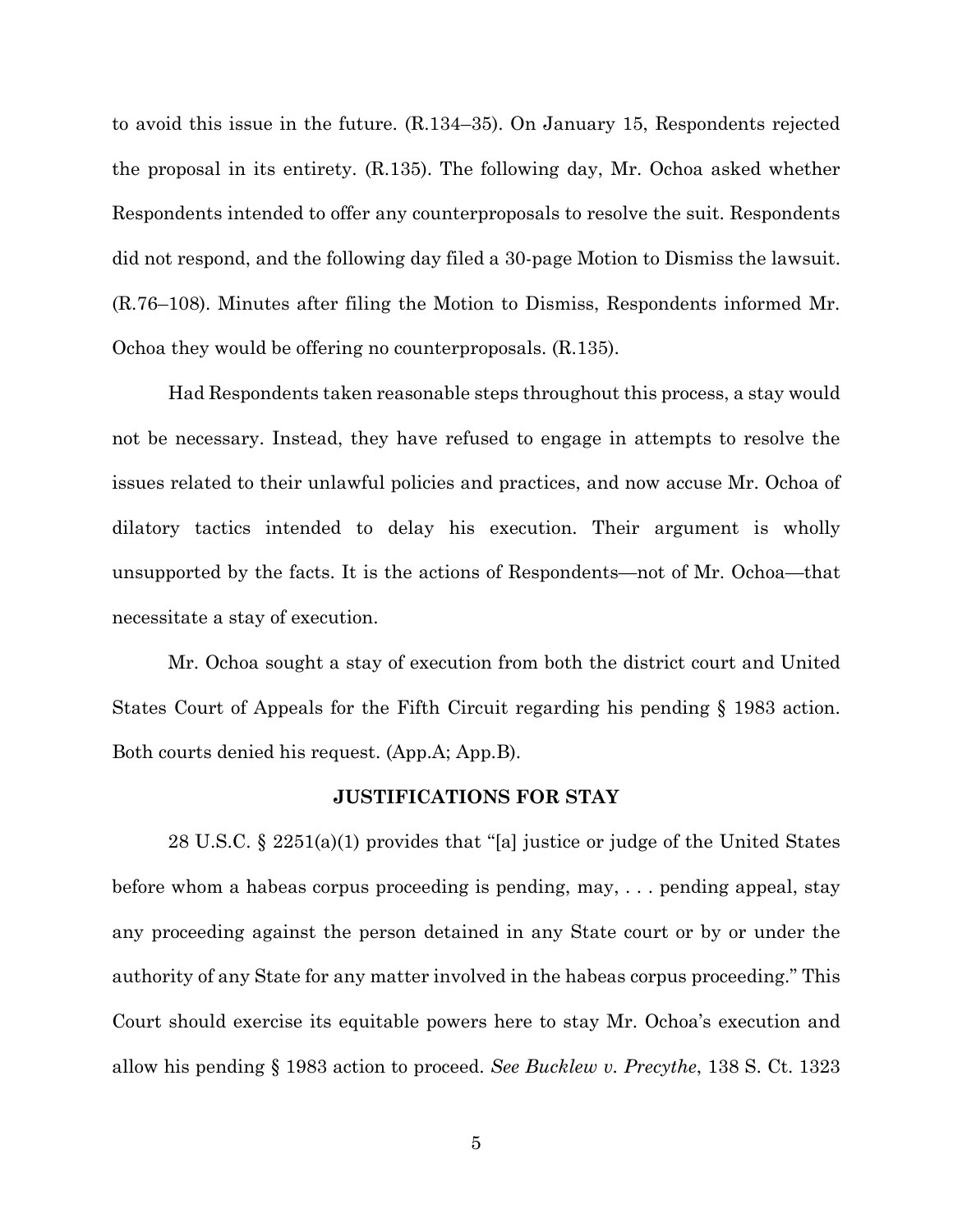(2018) (granting a stay of execution pending disposition of a petition for writ of certiorari related to a § 1983 claim); *Skinner v. Switzer*, 569 U.S. 1033 (2010) (same). A stay is warranted to consider the weighty issues raised and to allow the orderly adjudicative process of the federal courts to take place. *Lonchar v. Thomas*, 517 U.S. 314, 320–21 (1996); *Barefoot v. Estelle*, 463 U.S. 880, 893–94 (1983).

In his simultaneously filed petition for writ of certiorari, Mr. Ochoa presents

two questions for review to this Court:

- 1. Whether a state actor can insulate unconstitutional policies and practices from judicial review by asserting that the upcoming execution of the plaintiff serves as an irrefutable endpoint to any harm, rendering the state actor's policies and practices non-justiciable.
- 2. Whether a state actor violates a death row inmate's due process rights when it interferes in the clemency process by preventing the condemned individual from submitting evidence to support his request for clemency.

Both questions present important issues of national significance, which merit this

Court's review. This Court should stay Mr. Ochoa's execution pending disposition of

the petition for writ of certiorari.

## **CONCLUSION AND PRAYER FOR RELIEF**

Mr. Ochoa asks that the Court grant this application, stay his execution, and

grant any other relief that the Court may find just.